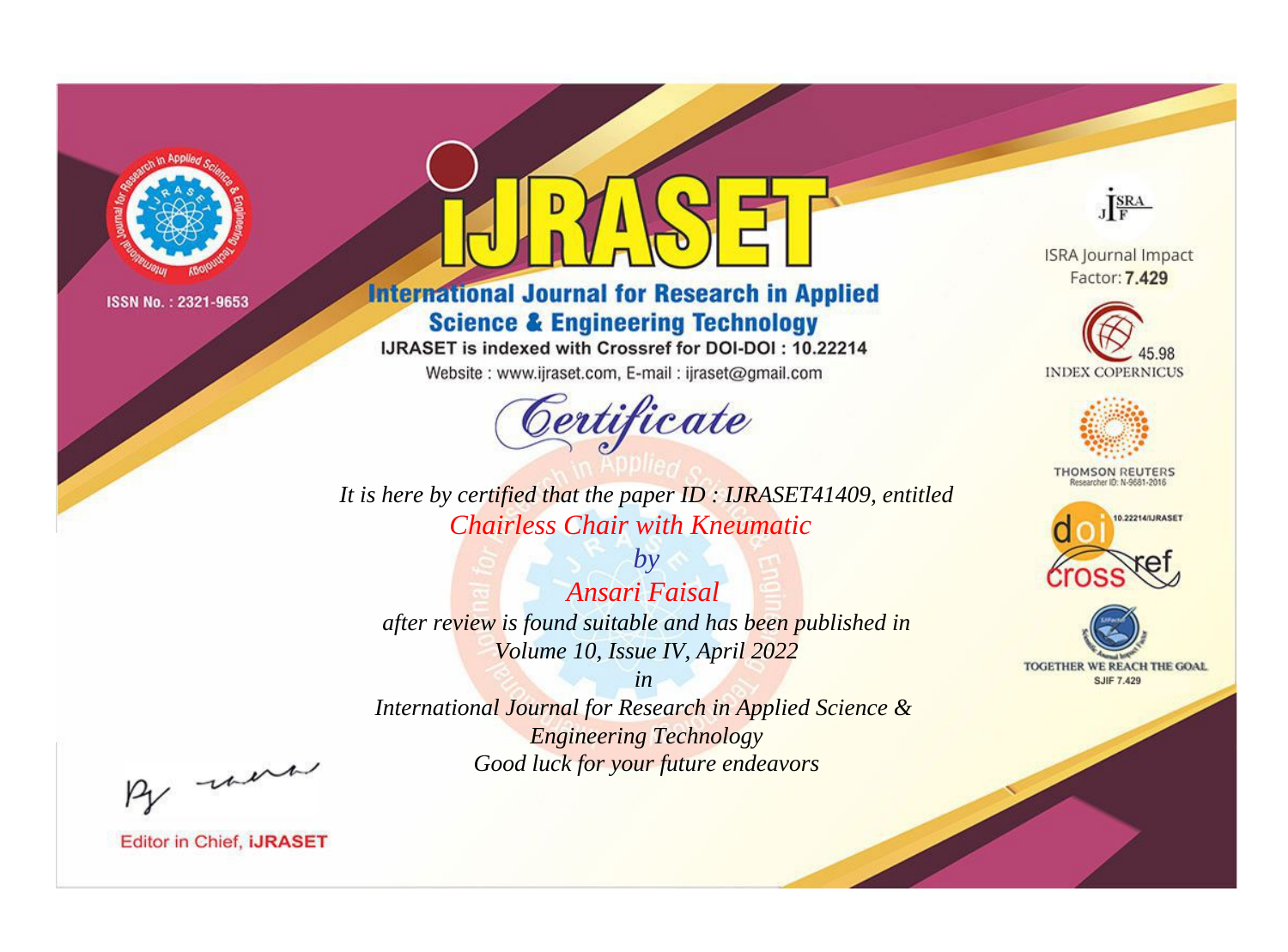

# **International Journal for Research in Applied Science & Engineering Technology**

IJRASET is indexed with Crossref for DOI-DOI: 10.22214

Website: www.ijraset.com, E-mail: ijraset@gmail.com



JERA

**ISRA Journal Impact** Factor: 7.429





**THOMSON REUTERS** 



TOGETHER WE REACH THE GOAL **SJIF 7.429** 

*It is here by certified that the paper ID : IJRASET41409, entitled Chairless Chair with Kneumatic*

*by Ansari Nehal after review is found suitable and has been published in Volume 10, Issue IV, April 2022*

*in* 

*International Journal for Research in Applied Science & Engineering Technology Good luck for your future endeavors*

By morn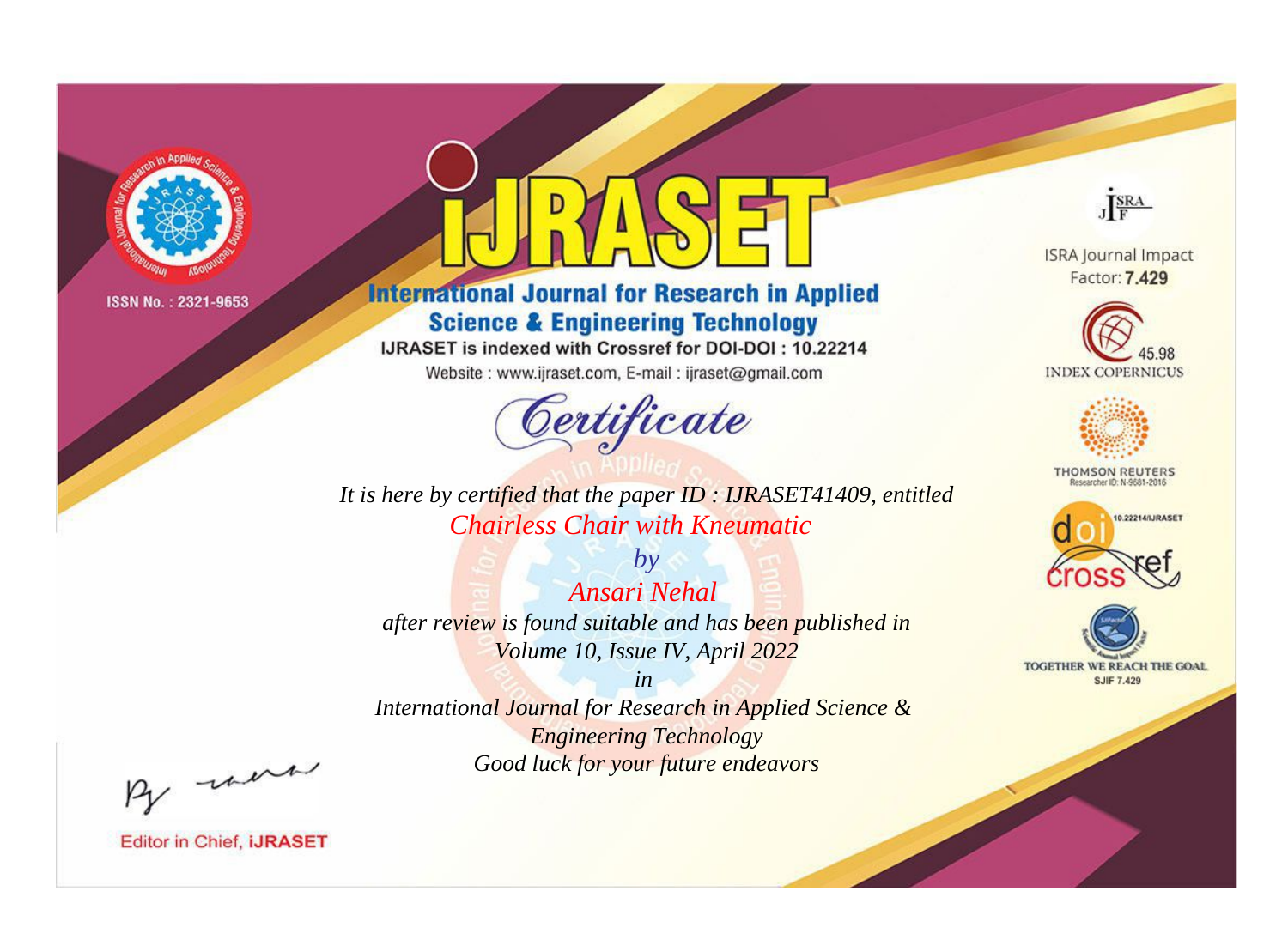

# **International Journal for Research in Applied Science & Engineering Technology**

IJRASET is indexed with Crossref for DOI-DOI: 10.22214

Website: www.ijraset.com, E-mail: ijraset@gmail.com



JERA

**ISRA Journal Impact** Factor: 7.429





**THOMSON REUTERS** 



TOGETHER WE REACH THE GOAL **SJIF 7.429** 

*It is here by certified that the paper ID : IJRASET41409, entitled Chairless Chair with Kneumatic*

*by Shaikh Matlook after review is found suitable and has been published in Volume 10, Issue IV, April 2022*

*in* 

*International Journal for Research in Applied Science & Engineering Technology Good luck for your future endeavors*

By morn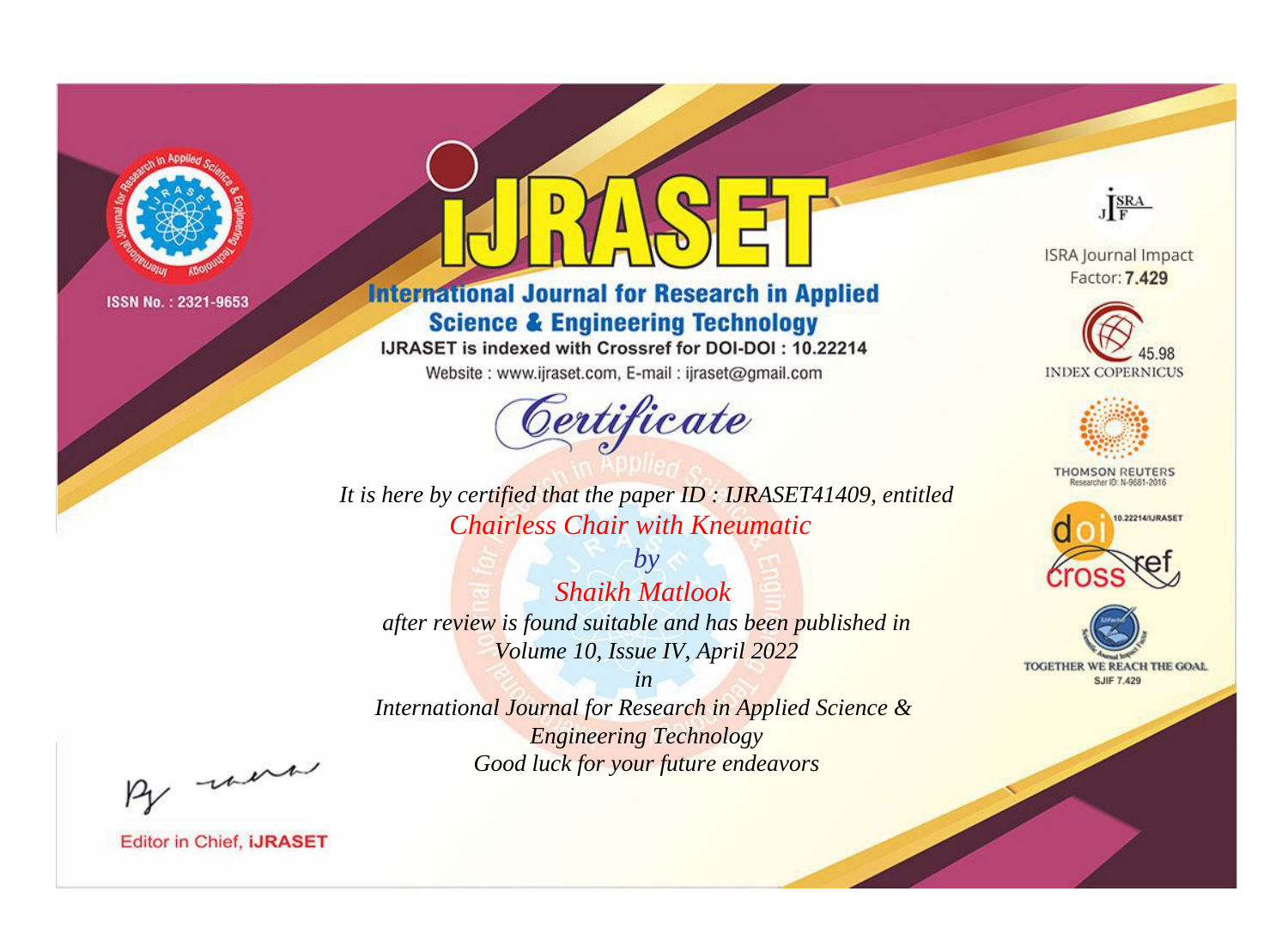

# **International Journal for Research in Applied Science & Engineering Technology**

IJRASET is indexed with Crossref for DOI-DOI: 10.22214

Website: www.ijraset.com, E-mail: ijraset@gmail.com



**ISRA Journal Impact** Factor: 7.429

JERA

**INDEX COPERNICUS** 



**THOMSON REUTERS** 



TOGETHER WE REACH THE GOAL **SJIF 7.429** 

It is here by certified that the paper ID : IJRASET41409, entitled **Chairless Chair with Kneumatic** 

 $by$ **Shaikh Taaj** after review is found suitable and has been published in Volume 10, Issue IV, April 2022

 $in$ International Journal for Research in Applied Science & **Engineering Technology** Good luck for your future endeavors

By morn